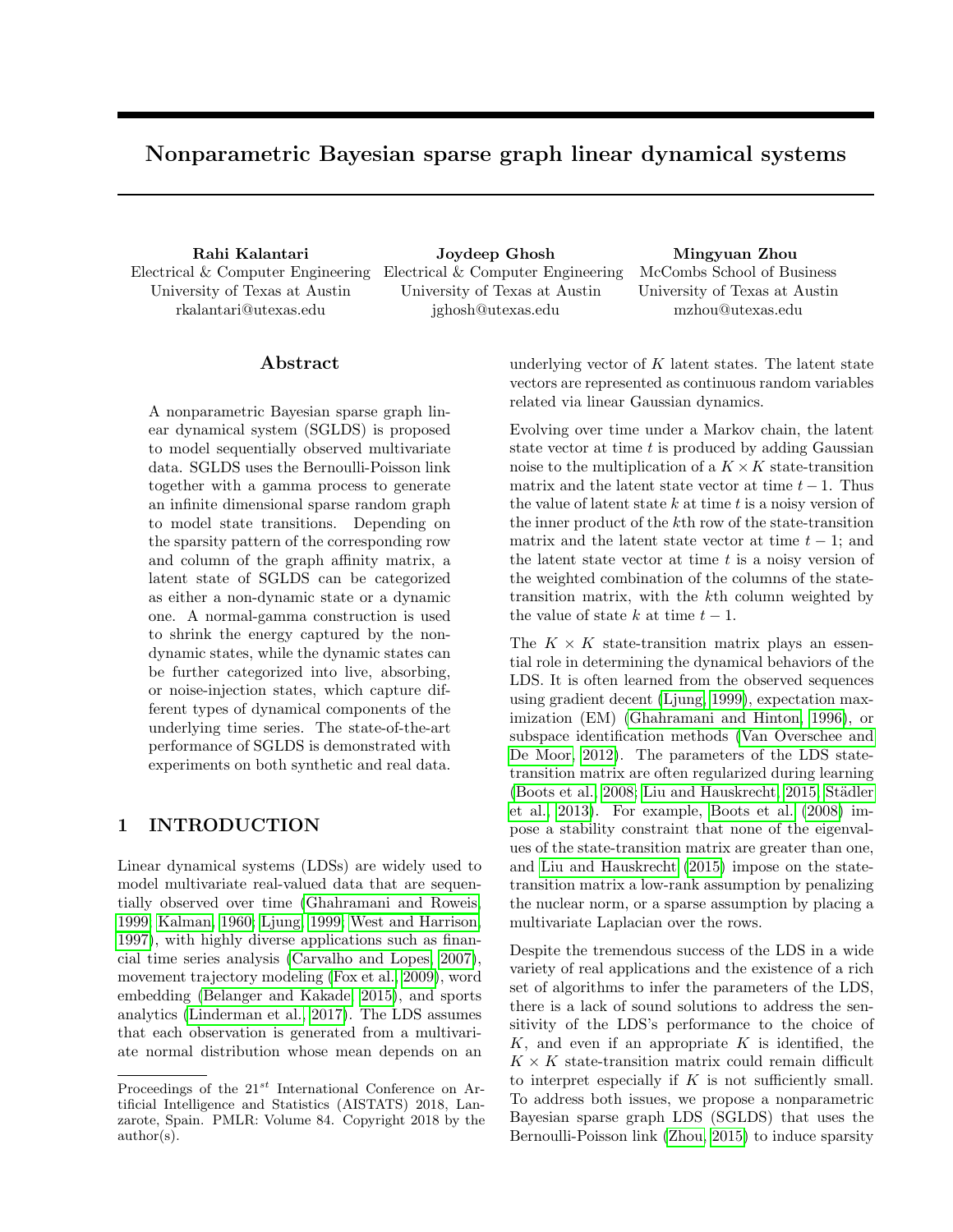to the state-transition graph affinity matrix, uses the gamma process [\(Ferguson, 1973\)](#page-8-14) to support  $K \to \infty$ in the prior, and uses a normal-gamma construction to shrink the total energy captured by a non-dynamic state, whose corresponding row and column of the state-transition matrix only contain zeros.

The inherent shrinkage mechanism of the gamma process, combined with the Bernoulli-Poisson sparsitypromoting prior on the state-transition matrix, allows the SGLDS to infer in the posterior a parsimonious set of dynamic latent states, each of which has at least one nonzero element in its corresponding row or column of the state-transition matrix. These dynamic latent states are used to capture the underlying dynamical behaviors, where the energy captured by the nondynamic ones are encouraged to be small by a shrinkage mechanism induced by a normal-gamma construction. Moreover, for latent state  $k$  that is active, depending on whether there is at least one nonzero element in both the kth row and kth column of the state-transition graph affinity matrix, whether there is at least one nonzero element in the kth row but no nonzero element in the kth column, and whether there is no nonzero element in the kth row but at least one nonzero element in the k<sup>th</sup> column, we can further categorize state  $k$  as a "live" state, "absorbing" state, and "noise-injection" state, respectively. Decomposing a time series into these latent states, we will show that the live states often capture the trend and seasonal components, while the absorbing and noise-injection states often capture the non-stationary ones.

# 2 NONPARAMETRIC BAYESIAN HIERACHICAL MODEL

The hierarchical model of the LDS is expressed as

$$
\begin{aligned} \mathbf{y}_t &\sim \mathcal{N}(\mathbf{D}\mathbf{x}_t, \mathbf{\Phi}^{-1}), \\ \mathbf{x}_t &\sim \mathcal{N}(\mathbf{C}\mathbf{x}_{t-1}, \mathbf{\Lambda}^{-1}), \end{aligned} \tag{1}
$$

where  $y_t \in \mathbb{R}^P$  and  $x_t \in \mathbb{R}^K$  are the observed data vector and latent state vector, respectively, at time  $t \in$  $\{1,\ldots,T\},\,\mathbf{D}=(\mathbf{d}_1,\ldots,\mathbf{d}_K)\in\mathbb{R}^{P\times K}$  is the observation factor loading matrix,  $\mathbf{C} \in \mathbb{R}^{K \times K}$  is the statetransition matrix, and  $\mathbf{\Phi} \in \mathbb{R}^{P \times P}$  and  $\mathbf{\Lambda} \in \mathbb{R}^{K \times K}$  are both precision (inverse covariance) matrices.

The learning of the state-transition matrix often needs to be appropriately regularized [\(Boots et al., 2008;](#page-8-10) [Liu](#page-8-11) [and Hauskrecht, 2015\)](#page-8-11). In this paper, we propose to use a spike-and-slab [\(Ishwaran and Rao, 2005;](#page-8-15) [Mitchell](#page-8-16) [and Beauchamp, 1988;](#page-8-16) [Zhou et al., 2009\)](#page-8-17) construction for the state-transition matrix, which uses the elementwise product of a real-valued matrix  $\mathbf{W} \in \mathbb{R}^{K \times K}$  and a binary matrix  $\mathbf{Z} \in \{0,1\}^{K \times K}$  to construct **C** as

 $C = W \odot Z$ . We use a conjugate Wishart prior on the precision matrix  $\Phi$ , let  $\Lambda = \text{diag}(\lambda_1, \ldots, \lambda_K)$ , and draw  $\lambda_k$  from the gamma distribution. We will show how these constructions together with a sparse infinitedimension Z, generated using the gamma process and the Bernoulli-Poisson link, can be used to infer a parsimonious set of dynamic states to model the dynamics.

### 2.1 Sparse Infinite State-Transition Matrix

To encourage a binary matrix to be sparse and allow  $K \to \infty$  in the prior, a common strategy is to use the beta-Bernoulli process or Indian buffet process [\(Griffiths and Ghahramani, 2005;](#page-8-18) [Thibaux and](#page-8-19) [Jordan, 2007;](#page-8-19) [Zhou et al., 2009\)](#page-8-17). However, here we need to construct a binary matrix  $Z$  that is potentially infinite in both its row and column dimensions, and we hope to express the idea that the probability for  $z_{ij} = 1$  is positively associated with both the popularity of state  $i$  and that of state  $j$ . For this reason, we introduce a gamma process  $G \sim \Gamma(G_0, 1/c_0)$  defined on the product space  $\mathbb{R}^+ \times \Omega$ , where  $\mathbb{R}^+ = \{x : x > 0\},\$  $\Omega$  is a complete separable metric space,  $c_0$  is a positive scale parameter, and  $G_0$  is a finite and continuous base measure, such that  $G(A_i) \sim \text{Gamma}(G_0(A_i), 1/c_0)$ are independent gamma random variables for disjoint partitions  $A_i$  of  $\Omega$  [\(Ferguson, 1973\)](#page-8-14). A gamma process draw can be expressed as  $G = \sum_{k=1}^{\infty} r_k \delta_{d_k}$ , where  $d_k \in \mathbb{R}^P$  is an atom, which serves as the k<sup>th</sup> column of **D**, and  $r_k = G(d_k)$  is its weight. We further mark each random point  $(r_k, d_k)$  of the gamma process with a gamma random variable as  $\lambda_k \sim \text{Gamma}(a, 1/b)$ [\(Kingman, 1993\)](#page-8-20), which will be shown to help shrink the energy of a non-dynamic state.

Given  $\{r_k\}_{1,\infty}$  from the gamma process, we draw the  $(i, j)$ th element of **Z** under the Bernoulli-Poisson link [\(Zhou, 2015\)](#page-8-13) as

$$
z_{ij} = \delta(m_{ij} \ge 1), \ m_{ij} \sim \begin{cases} \text{Pois}(r_i r_j), & \text{if } i \ne j, \\ \text{Pois}(r_0 r_j), & \text{if } i = j, \end{cases} \tag{2}
$$

where  $m_{ij} \in \mathbb{Z}, \mathbb{Z} := \{0, 1, \ldots, \}, \text{ and } \delta(x) = 1 \text{ if the }$ condition x is satisfied and  $\delta(x) = 0$  otherwise. With the latent counts  $m_{ij}$  marginalized out, we have

<span id="page-1-1"></span><span id="page-1-0"></span>
$$
z_{ij} \sim \begin{cases} \text{Bernoulli}(1 - e^{-r_i r_j}), & \text{if } i \neq j, \\ \text{Bernoulli}(1 - e^{-r_0 r_j}), & \text{if } i = j. \end{cases} \tag{3}
$$

The model shown in [\(2\)](#page-1-0) and [\(3\)](#page-1-1) is closely related to both the sparse random graph model of [Caron and Fox](#page-8-21) [\(2015\)](#page-8-21) and the edge partition model of [Zhou \(2015\)](#page-8-13) in using the Bernoulli-Poisson link to construct a sparse binary matrix with the same numbers of rows and colums. Note we do not impose  $z_{ij} = z_{ji}$  for  $i \neq j$ .

Under the Bernoulli-Poisson link, as discussed in [Zhou](#page-8-22)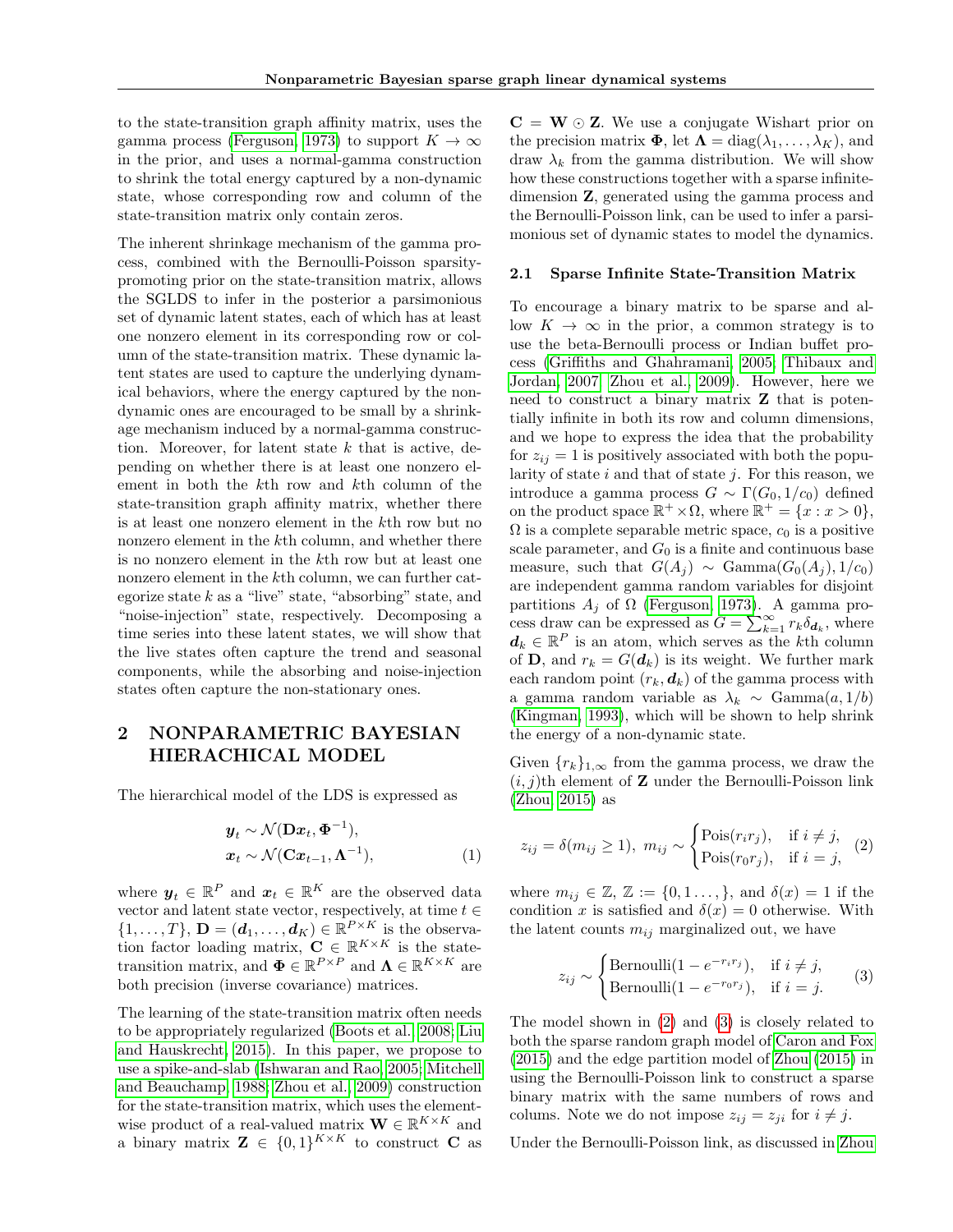[\(2017\)](#page-8-22), the contribution of  $z_{ij}$  to the negative loglikelihood of the model can be expressed as

$$
-z_{ij}\ln[1-\exp(-2r_ir_j)] + 2(1-z_{ij})r_ir_j,
$$

which quickly explodes towards  $\infty$  as the product  $r_i r_j$ approaches zero when  $z_{ij} = 1$ . Thus the choice of this link function implies a strong penalty for  $z_{ij} = 1$ when its corresponding product  $r_i r_j$  is small, while not strongly penalizing  $z_{ij} = 0$  when  $r_i r_j$  is large. Denoting  $\gamma_0 = G_0(\Omega)$  as the mass parameter of the gamma process, below we further show that the total number of nonzero elements in Z is finite in expectation.

<span id="page-2-0"></span>Lemma 1. The expectation of the total number  $\sum_{i=1}^{\infty}$ of nonzero elements in **Z**, denoted as  $||\mathbf{Z}||_0$  =  $\sum_{i=1}^{\infty}\sum_{j=1}^{\infty}z_{ij}$ , is bounded as follows

$$
\mathbb{E}[\|\mathbf{Z}\|_0] \le r_0 \frac{\gamma_0}{c_0} + \frac{\gamma_0^2}{c_0^2}.\tag{4}
$$

### <span id="page-2-3"></span>2.2 Sparse Graph Linear Dynamical System

The gamma process  $G \sim \text{Gamma}(G_0, 1/c_0)$  has an inherent shrinkage mechanism, as the number of atoms with weights greater than  $\epsilon > 0$  follows Pois $(\gamma_0 \int_{\epsilon}^{\infty} r^{-1} e^{-c_0 r} dr)$ . For the convenience of implementation, we truncate the total number of atoms at  $K$  by choosing a finite and discrete base measure as  $G_0 = \sum_{k=1}^K \frac{\gamma_0}{K} \widetilde{\delta}_{(\lambda_k, \mathbf{d}_k)}$ . The hierarchical model of the (truncated) sparse graph LDS can be expressed as

$$
\mathbf{y}_t \sim \mathcal{N}(\mathbf{D}\mathbf{x}_t, \mathbf{\Phi}^{-1}), \mathbf{\Phi} \sim \text{Wishart}(\mathbf{V}, P + 2),
$$
  
\n
$$
\mathbf{x}_t \sim \mathcal{N}\left[ (\mathbf{W} \odot \mathbf{Z}) \mathbf{x}_{t-1}, \text{diag}(\lambda_1, ..., \lambda_K)^{-1} \right],
$$
  
\n
$$
\lambda_k \sim \text{Gamma}(a, 1/b), \mathbf{d}_k \sim \mathcal{N}\left(\mathbf{0}, \mathbf{I}_P/\sqrt{P}\right),
$$
  
\n
$$
w_{ij} \sim \mathcal{N}(0, \varphi_{ij}^{-1}), \varphi_{ij} \sim \text{Gamma}(\alpha_0, 1/\beta_0),
$$
  
\n
$$
z_{ij} = \delta(m_{ij} \ge 1), m_{ij} \sim \begin{cases} \text{Pois}(r_i r_j), & \text{if } i \ne j, \\ \text{Pois}(r_0 r_j), & \text{if } i = j, \end{cases}
$$
  
\n
$$
r_k \sim \text{Gamma}(\gamma_0/K, 1/c_0), \gamma_0 \sim \text{Gamma}(a_0, 1/b_0),
$$
  
\n
$$
c_0 \sim \text{Gamma}(a_0, 1/b_0), \mathbf{x}_0 \sim \mathcal{N}(m_0, \mathbf{H}_0).
$$
 (5)

Where  $d_k$  is kth column of matrix **D**,  $z_{ij}$  is the  $(i, j)$ th element of matrix **Z** and  $\Lambda = \text{diag}(\lambda_1, \ldots, \lambda_K)$ . A graphical representation of the generative model is shown in the Appendix.

As in Lemma [1,](#page-2-0) the total number of nonzero elements in Z has a finite expectation. Thus if the gamma process truncation level  $K$  is set large enough, it is expected for some state *i* that  $\sum_k z_{ik} = 0$ , which means its corresponding row in  $\mathbf Z$  has no nonzero elements, and/or  $\sum_k z_{ki} = 0$ , which means its corresponding column in Z has no nonzero elements. Note that

$$
x_{ti} \sim \mathcal{N}\left(\sum\nolimits_k w_{ik} z_{ik} x_{(t-1)k}, \lambda_i^{-1}\right),\,
$$

where  $x_{ti}$  is the *i*th element of  $\mathbf{x}_t = (x_{t1}, \dots, x_{tK})'$ , and

$$
\boldsymbol{x}_{t+1} \sim \mathcal{N}\left[\sum\nolimits_i (\boldsymbol{w}_i \odot \boldsymbol{z}_i) \boldsymbol{x}_{ti}, \ \text{diag}(\lambda_1, \ldots, \lambda_K)^{-1}\right],
$$

where  $w_i$  and  $z_i$  are the *i*th columns of **W** and **Z**, respectively. Thus depending on whether  $\sum_k z_{ik} = 0$ and/or  $\sum_k z_{ki} = 0$ , we can categorize state k as one of the four different types of states:

- Live state: if both  $\sum_k z_{ik} > 0$  and  $\sum_k z_{ki} > 0$ , which means both a nonzero row and a nonzero column for state  $i$ , then  $x_{ti}$ , the value of state  $i$ at time t, not only is influenced by  $\sum_k z_{ik}$  latent states of the previous time, but also influences  $\sum_{k} z_{ki}$  states of the next time; we find a live state often captures trend and seasonal components.
- Absorbing state: if  $\sum_k z_{ik} > 0$  but  $\sum_k z_{ki} = 0$ , which means a nonzero row but a zero column for state *i*, then  $x_{ti}$  is influenced by  $\sum_k z_{ik}$  latent states of the previous time, but since

$$
\boldsymbol{x}_{t+1} \sim \mathcal{N}\left[\sum\nolimits_{i' \neq i} (\boldsymbol{w}_{i'} \odot \boldsymbol{z}_{i'}) x_{ti'}, \,\mathrm{diag}(\lambda_1, \ldots, \lambda_K)^{-1}\right],
$$

 $x_{ti}$  does not influence the values of the latent states of the next time. We show an absorbing state often catches some dynamical components not captured by the live states, as well as some static components of the time series.

• Noise-injection state: if  $\sum_k z_{ik} = 0$  but  $\sum_k z_{ki} >$ 0, which means a zero row but a nonzero column for state  $i$ , then we have

$$
x_{ti} \sim \mathcal{N}\left(0, \lambda_i^{-1}\right),
$$

which means that  $x_{ti}$  does not dependent on the values of the latent states at the previous time, but influences  $\sum_k z_{ki}$  states of the next time.

<span id="page-2-2"></span>• Non-dynamic state: if both  $\sum_k z_{ik} = 0$  and  $\sum_k z_{ki} = 0$ , then  $x_{ti}$  captures only the static noise component of the data. Moreover, due to the normal-gamma construction, we have

$$
P(x_{1i},...,x_{Ti}|a,b)
$$
  
= 
$$
\int_0^\infty \left[ \prod_{t=1}^T \mathcal{N}(x_{ti}; 0, \lambda_i^{-1}) \right] \text{Gamma}(\lambda_i; a, 1/b) d\lambda_i
$$
  
= 
$$
\frac{b^a \Gamma(a + \frac{T}{2})}{(2\pi)^{\frac{T}{2}} \Gamma(a)} \left( b + \frac{1}{2} \sum_{t=1}^T x_{ti}^2 \right)^{-(a + \frac{T}{2})},
$$
(6)

<span id="page-2-1"></span>which provides a strong shrinkage for  $\sum_{t=1}^{T} x_{ti}^2$ that represents the total energy captured by state i. Note that when  $T = 1$ , this shrinkage mechanism becomes the same as the one used in [Tipping](#page-8-23)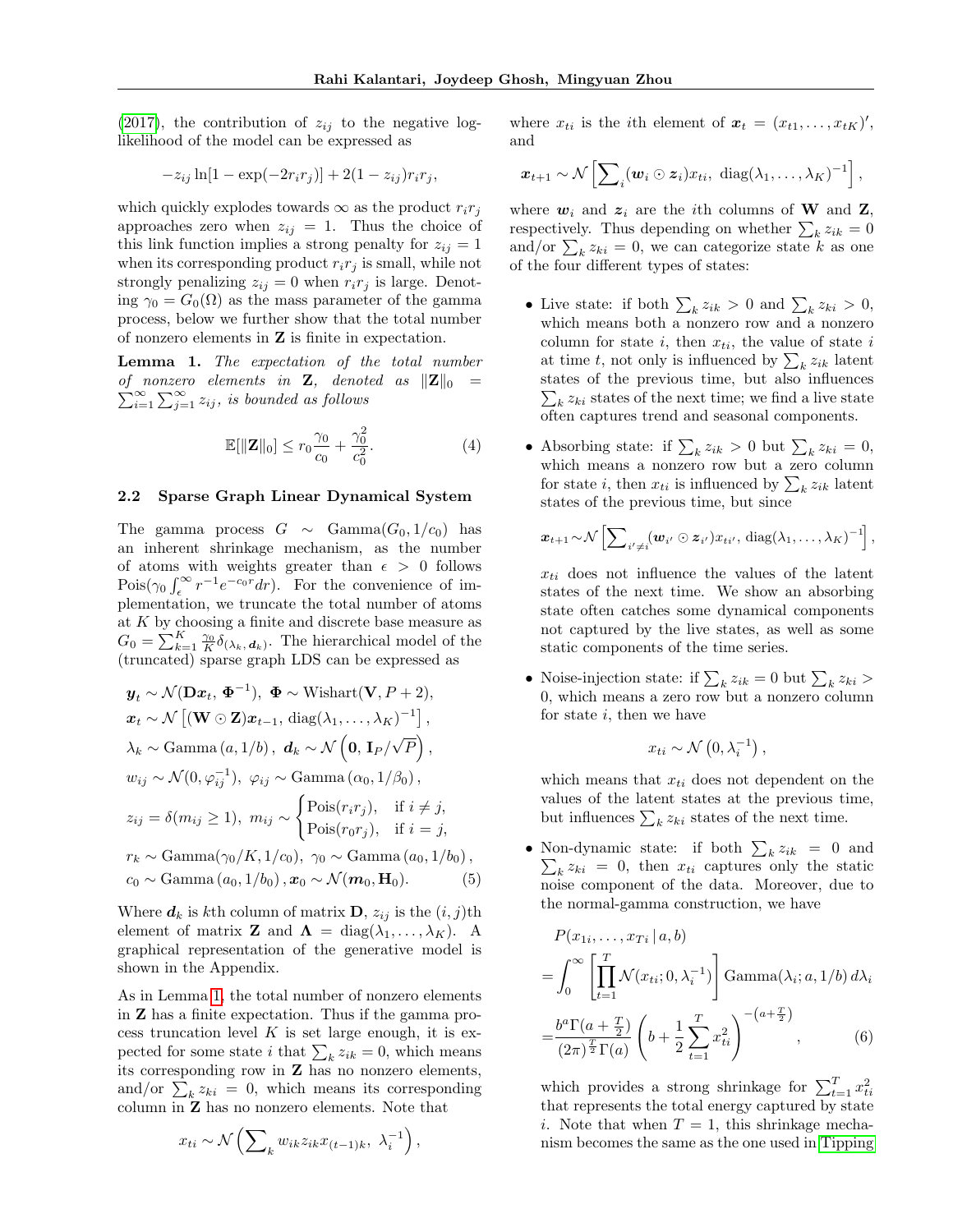[\(2001\)](#page-8-23) for obtaining sparse solutions to regression and classification tasks. Since  $T > 1$  due to the nature of time series data, the normal-gamma construction used here provides an even stronger shrinkage than the one used in [Tipping \(2001\)](#page-8-23).

Note without loss of generality, with  $z_i := \sum_k (z_{ik} +$  $z_{ki}$ ), we can rewrite the model by marginalizing out all non-dynamic states as

$$
\mathbf{y}_t \sim \mathcal{N}\left(\tilde{\mathbf{D}}\tilde{\mathbf{x}}_t, \ \mathbf{\Phi}^{-1} + \sum\nolimits_{i:\ z_i=0} \lambda_i \mathbf{d}_i \mathbf{d}_i^T\right)
$$

$$
\tilde{\mathbf{x}}_t \sim \mathcal{N}\left[ (\tilde{\mathbf{W}} \odot \tilde{\mathbf{Z}}) \tilde{\mathbf{x}}_{t-1}, \ \text{diag}(\tilde{\boldsymbol{\lambda}})^{-1} \right],
$$

where  $\mathbf{D} = \{d_i\}_{i:z_i>0}, \ \tilde{x}_t = \{x_{ti}\}_{i:z_i>0}, \ \mathbf{W} =$  $\{w_{ij}\}_{ij:z_i>0,z_j>0}, \ \tilde{\mathbf{Z}} = \{z_{ij}\}_{ij:z_i>0,z_j>0}, \text{ and } \tilde{\boldsymbol{\lambda}} =$  $\{\lambda_i\}_{i:z_i>0}$ . In addition, since

$$
(\lambda_i | z_i = 0, -) \sim \text{Gamma}\left(a + \frac{T}{2}, \frac{1}{b + \frac{1}{2}\sum_{t=1}^T x_{ti}^2}\right)
$$

and the normal-gamma construction encourages the total energy  $\sum_{t=1}^{T} x_{ti}^2$  of a non-dynamic state to be small, as shown in [\(6\)](#page-2-1), we expect  $\lambda_i$  for  $i \in \{i : z_i = 0\}$ to be shrunk in their posterior and hence the observation noise covariance to be mainly captured by  $\mathbf{\Phi}^{-1}$ , which has an inverse-Wishart prior as in [\(5\)](#page-2-2).

#### 2.3 Bayesian Inference via Gibbs sampling

1. We sample  $x_t$  as

$$
(\boldsymbol{x}_t | -) \sim \mathcal{N}(\boldsymbol{\theta}_t, \boldsymbol{\Sigma_t}),
$$

where  $\Sigma_T = (\mathbf{D}'\mathbf{\Phi}\mathbf{D} + \mathbf{\Lambda})^{-1}$ ,  $\boldsymbol{\theta}_T = \Sigma_T(\mathbf{D}^T\mathbf{\Phi}\mathbf{y}_T + \mathbf{\Lambda})^{-1}$  $\boldsymbol{\Lambda}(\mathbf{W}\!\odot\!\mathbf{Z})\boldsymbol{x}_{T-1}),\boldsymbol{\Sigma_0}=(\mathbf{H_0}\!+\!(\mathbf{W}\!\odot\!\mathbf{Z})^T\boldsymbol{\Lambda}(\mathbf{W}\!\odot\!\mathbf{Z}))^{-1},$  $\boldsymbol{\theta}_0 = \boldsymbol{\Sigma}_0 (\mathbf{H_0} m_0 + (\mathbf{W} \odot \mathbf{Z})^T \mathbf{\Lambda} \boldsymbol{x}_1), \text{ and if } 1 \leq t \leq T-1,$  $\Sigma_t = (\mathbf{D}^{\mathbf{T}} \mathbf{\Phi} \mathbf{D} + \mathbf{\Lambda} + (\mathbf{W} \odot \mathbf{Z})^T \mathbf{\Lambda} (\mathbf{W} \odot \mathbf{Z}))^{-1}$  and  $\boldsymbol{\theta}_t = \boldsymbol{\Sigma}_t(\mathbf{D^T} \boldsymbol{\Phi} \mathbf{y}_t + \boldsymbol{\Lambda}(\mathbf{W} \odot \mathbf{Z})\boldsymbol{x}_{t-1} + (\mathbf{W} \odot \mathbf{Z})^T \boldsymbol{\Lambda} \boldsymbol{x}_{t+1}).$ 

2. We sample  $w_{ij}$  as

$$
(w_{ij} | -) \sim \mathcal{N}(\mu_{ij}, \tau_{ij}),
$$

where  $\tau_{ij} = (z_{ij}\lambda_i T_j + \sigma_{ij})^{-1}$ ,  $\mu_{ij} = \tau_{ij}(z_{ij}\lambda_i Q_{ij})$ ,  $T_j = \sum_{t=1}^T x_{j(t-1)}^2$ ,  $Q_{ij} = \sum_{t=1}^T x_{it}^{-j} x_{j(t-1)}$ , and  $x_{it}^{-j} =$  $x_{it} - \sum_{k=1, k \neq j}^{K} (w_{ikl} z_{ikl} x_{k(l+1)}).$ 

3. We sample  $z_{ij}$  as

$$
(z_{ij} \mid -) \sim \text{Bernoulli}[p_{ij1}/(p_{ij1} + p_{ij0})],
$$

where  $p_{ij1} = e^{-\frac{1}{2}(w_{ij}^2 T_j \lambda_i - 2w_{ij} \lambda_i Q_{ij})} (1 - e^{-r_i r_j})$  and  $p_{ij0} = e^{-r_i r_j}$ , where  $r_i r_j$  are replaced with  $r_0 r_i$  if  $i = j$ . 4. We sample  $m_{ij}$  as

$$
(m_{ij} \mid -) \sim \begin{cases} z_{ij} \text{Pois}_{+}(r_i r_j), & \text{if } i \neq j \\ z_{ij} \text{Pois}_{+}(r_0 r_i), & \text{if } i = j \end{cases}
$$

where  $x \sim \text{Pois}_{+}(\lambda)$  is a truncated Poisson distribution with  $P(x = k) = (1 - e^{-\lambda})^{-1} \lambda^k e^{-\lambda}/k!$  for  $k \in \{1, 2, 3, ...\}$ .

5. We sample  $r_i$  as

$$
(r_i | -) \sim \text{Gamma}\left(\frac{\gamma_0}{K} + \sum_{j=1}^K m_{ij}, \frac{1}{c_0 + \sum_{j=0, j \neq i}^K r_j}\right).
$$

6. Sample  $\gamma_0$ : using a data augmentation technique for the negative binomial distribution [\(Zhou and Carin,](#page-8-24) [2015\)](#page-8-24), we first sample a Chinese restaurant table (CRT) random variable and then sample  $\gamma_0$  as

$$
(l_i | -) \sim \text{CRT}\left(\sum_{j=1}^K m_{ij}, \frac{\gamma_0}{K}\right),
$$

$$
(\gamma_0 | -) \sim \text{Gamma}\left(a_0 + \sum_{i=1}^K l_i, \frac{1}{b_0 + \sum_{i=1}^K p'_i/K}\right),
$$

where  $p'_{i} = -\ln(1 - \frac{s_{i}}{s_{i} + c_{0}})$  and  $s_{i} = \sum_{j=0, j\neq i}^{K} r_{j}$ .

7. We sample  $c_0$  as

$$
(c_0|-\right) \sim \text{Gamma}\left(\gamma_0 + a_0, \frac{1}{b_0 + \sum_{j=0}^K r_j}\right)
$$

8. Sample  $d_k$ : we sample  $d_k$ , the kth column of **D**, as

$$
(\boldsymbol{d}_k \,|\, -) \sim \mathcal{N}(\boldsymbol{m}_k,\mathbf{E}_k),
$$

where  $\mathbf{E}_k = (F_k^1 \mathbf{\Phi} + \frac{\mathbf{I}_P}{\sqrt{l}})$  $(\frac{p}{P})^{-1}, m_k = \mathbf{E}_k \mathbf{\Phi}(F_k^2 - F_k^3),$  $F_{k}^{1} = \sum_{t=1}^{T} x_{kt}^{2}, F_{k}^{2} = \sum_{t=1}^{T} x_{kt} y_{t},$  and  $F_{k}^{3} =$  $\sum_{t=1}^{T} x_{kt} \mathbf{D}^{-k} \mathbf{x}_{t}^{-k}$ . Here  $\mathbf{D}^{-k}$  refers to matrix  $\mathbf{D}$  without the *k*<sup>th</sup> column, and  $x_t^{-k}$  refers to  $x_t$  without the kth element.

- 9. We sample  $\Phi^{-1}$  as
	- $(\mathbf{\Phi}^{-1} \mid -) \sim$  InverseWishart $(G + \mathbf{V}, P + 2 + T),$

where  $G = G_1 - G_2 + G_3 - G_4$ ,  $G_1 = \sum_{t=1}^{T} y_t y_t^T$ ,  $G_2 = \sum_{t=1}^T \mathbf{y}_t \mathbf{x}_t^T \mathbf{D}^T$ ,  $G_3 = \sum_{t=1}^T \mathbf{D} \mathbf{x}_t \mathbf{x}_t^T \mathbf{D}^T$ , and  $G_4 = \sum_{t=1}^T \mathbf{D} x_t \mathbf{y_t^T}.$ 

10. We sample  $\lambda_i$  as

$$
(\lambda_i | -) \sim \text{Gamma}\left(a + T/2, \frac{1}{b + \sum_{t=1}^T (x_{it} - (W \odot Z)_i \mathbf{x}_{t-1})^2/2)}\right),
$$

where  $(W \odot Z)_i$  is the *i*th row of **W**  $\odot$  **Z**.

11. We sample  $\varphi_{ij}$  as

$$
(\varphi_{ij} | -) = \text{Gamma}(\alpha_0 + 1/2, 1/(w_{ij}^2/2 + \beta_0)).
$$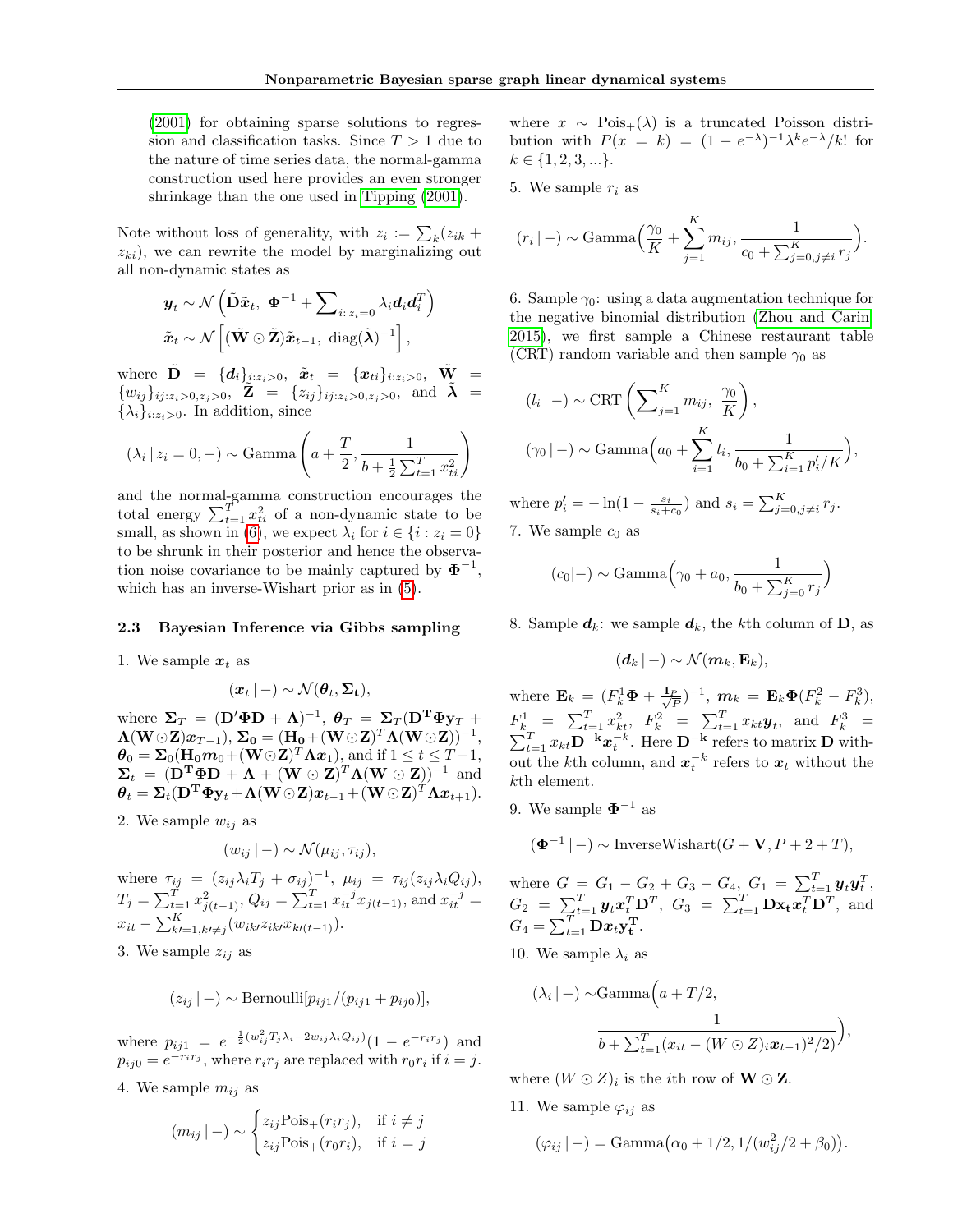<span id="page-4-0"></span>

Figure 1: Monthly Airline Passenger Numbers 1949-1960. Top: the original time series. Middle: the predicted time series of the next 29 months given the first 115 months. Bottom: the one-month-ahead prediction given the global parameters learned on the first 115 months and the updated latent state vector of the previous month.

### <span id="page-4-1"></span>2.4 Illustration and Model Interpretation

A time series can often be decomposed into trend, seasonal, auto-regressive, and noise components [\(West](#page-8-3) [and Harrison, 1997\)](#page-8-3). As a simple illustration, we first apply our sparse graph linear dynamical system (SGLDS) to a one-dimensional dataset for Monthly Airline Passenger Numbers 1949-1960 [\(Box and Jenk](#page-8-25)[ins, 1976\)](#page-8-25). As in Figure [1,](#page-4-0) the times series exhibits a clear trend and a multiplicative seasonal pattern. We train SGLDS on the first 115 months to obtain the global parameters D, W, Z,  $\Phi$ , and  $\lambda$ , and predict the next 29 months given these global parameters. We first consider a 29 step-ahead-prediction, in which we propagate  $x_{115}$  into the future to predict  $x_t$  and  $y_t$  for  $t = 116, \ldots, 144$  given the global parameters, where  $x_t$ will not be updated. We then consider one-step-ahead predictions, in which we update  $x_t$  given  $y_t$  and the global parameters and use the updated  $x_t$  to predict  $x_{t+1}$  and  $y_{t+1}$ . As shown in Figure [1,](#page-4-0) SGLDS well captures the trend, seasonality, and multiplicative nature of the time series.

We apply SGLDS to the Beijing meteorological data of [Liang et al. \(2015\)](#page-8-26), which consists of the hourly reports of six measurements, including dew point, temperature, pressure (hPa), cumulated wind speed  $(m/s)$ , cumulated hours of snow, and cumulated hours of rain, in Beijing for the time period from January 1st, 2010 to December 31st, 2014. We use the weekly average of each measurement to train the models. We set the truncation level to be  $K = 40$  and display the inferred  $40 \times 40$  sparse state-transition matrix **Z** in the left

part of Figure [2,](#page-5-0) using which we further draw the corresponding state-transition graph in the right part of Figure [2.](#page-5-0) It is clear from Figure [2](#page-5-0) that while we set the truncation level at  $K = 40$ , SGLDS infers 24 dynamic states, each of which has at least one nonzero element in the corresponding row and/or column of the inferred state-transition matrix Z.

Motivated by the analysis in Section [2.2,](#page-2-3) we decompose the reconstruction  $\hat{y}_t$  into the superposition of four different times series as

$$
\begin{cases}\n\hat{\mathbf{y}}_t^{live} = \sum_{i:\sum_k z_{ik} > 0, \sum_k z_{ki} > 0} d_i x_{ti}, \\
\hat{\mathbf{y}}_t^{absorbing} = \sum_{i:\sum_k z_{ik} > 0, \sum_k z_{ki} = 0} d_i x_{ti}, \\
\hat{\mathbf{y}}_t^{noise-injection} = \sum_{i:\sum_k z_{ik} = 0, \sum_k z_{ki} > 0} d_i x_{ti}, \\
\hat{\mathbf{y}}_t^{non-dynamic} = \sum_{i:\sum_k z_{ik} = 0, \sum_k z_{ki} = 0} d_i x_{ti},\n\end{cases}
$$

which are displayed in rows one to four of Figure [3,](#page-5-1) respectively. Each column of Figure [3](#page-5-1) corresponds one of the six dimensions of the original time series. The original observations and the reconstructed components are shown in red and blue, respectively. It is clear that the live states together capture most of the dynamic components, seasonal ones in particular, but with some artifacts in reconstructing the original time series. For example, the measurements in dimension 1 and 2 tend to be slightly underestimated, specifically in dimension 2 the level of underestimation is smaller than dimension 1, and in dimensions 5 and 6 the live states reconstruct the correct period but wrong phase. Despite these artifacts, it is interesting to notice how the absorbing states help compensate these artifacts in dimensions 1, 2, 4, and 5. It is worth mentioning that in the last three dimensions, for regularly spaced spikes, the model well captures their temporal locations but not amplitudes, whereas for spikes appearing in random temporal locations, the model captures neither their locations nor amplitudes. For these data irregularities (sudden spikes with random amplitudes and/or locations), we don't expect our model to capture them. In fact, we would worry about overfitting if a model does capture these irregular temporal behaviors. In addition, as it was expected, the noiseinjection and non-dynamic states play little role in reconstructing the observations at time  $t$ . However, we find that the noise-injection states do play a clear role in influencing observations at time  $t' > t$  with the noise they injected at time  $t$ , which may trigger not only short-term non-stationary sequences, but also long-term seasonable components (not shown here due to space constraint).

To further illustrate how the live states capture seasonal components, we mark three representative loops in Figure [2](#page-5-0) with different colors, and for each loop, we plot in Figure [C.3](#page--1-0) of the Appendix the data reconstructed using only the states belonging to that loop.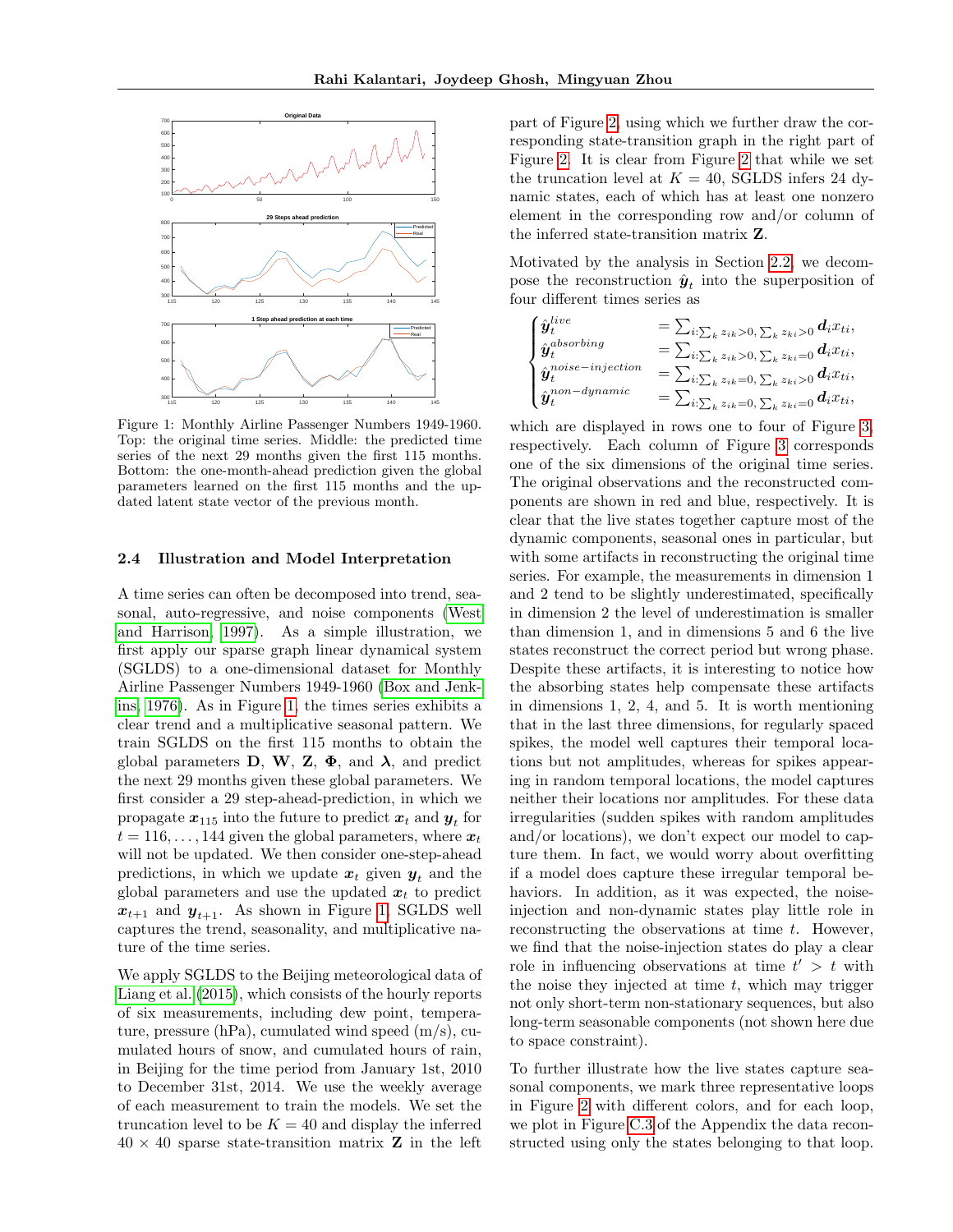<span id="page-5-0"></span>

Figure 2: Left: The inferred sparse state-transition graph affinity matrix of SGLDS on the Beijing meteorological data **Z**, where the truncation level is set as  $K = 40$ . Right: The corresponding state transition graph.

<span id="page-5-1"></span>

Figure 3: The six-dimensional time series of the Beijing meteorological data and the reconstructed components using the live, absorbing, noise-injection, or non-dynamic states.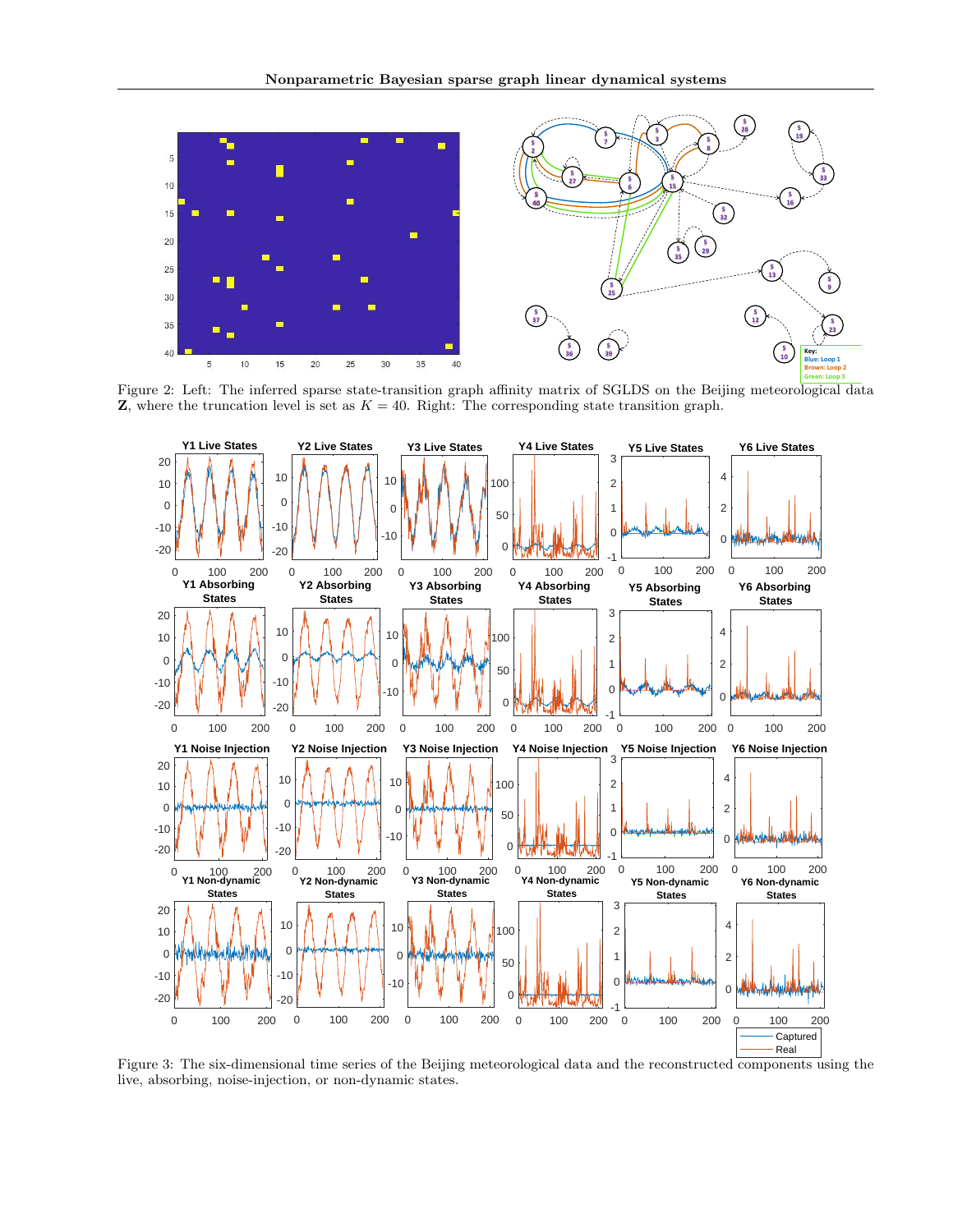Note that the states of different loops could overlap, and hence the reconstructed loop-dependent times series could share dynamical components. As clearly shown in Figure [C.3,](#page--1-0) these three different (overlapping) loops capture somewhat different seasonal components. For example, the Green loop captures the correct period and phase of the time series in Dimension 3, whereas loops 1 and 2 capture the correct period but shifted phase.

### 3 EXPERIMENTAL RESULTS

We use both synthetic and real datasets to further verify the properties and performance of the proposed nonparametric Bayesian SGLDS. Note that as our nonparametric Bayesian algorithm is able to infer the number of dynamic states from the data and shrink the energies captured by non-dynamic states, the performance of SGLDS is not sensitive to the setting of the truncation level  $K$  as long as  $K$  is sufficiently large. In addition, our Gibbs sampling based inference is not sensitive to initialization. In fact, we achieve the state-of-the-art performance, as reported below, by simply initializing the parameters of SGLDS at random. Moreover, due to the generative nature of the hierarchical Bayesian model, SGLDS can easily handle missing data and capture the underlying dynamics given only a short sequence of observations.

To measure the predictive performance of a dynamical system, we consider both the squared error as

SE = 
$$
\sqrt{\sum_{t=1}^{T} \sum_{p=1}^{P} (y_{td} - \hat{y}_{td})^2},
$$

which is the Frobenius norm of the difference between the predictions and observations, and the average mean absolute percentage error (AMAPE) used in [Liu and Hauskrecht \(2015\)](#page-8-11), which is defined as

AMAPE = 
$$
\frac{1}{TP} \sum_{t=1}^{T} \sum_{p=1}^{P} \left| 1 - \left| \frac{\hat{y}_{dt}}{y_{dt}} \right| \right|
$$
.

AMAPE measures the proportion of deviation relative to the true values.

We consider three different baselines for comparison, including 1) LDS inferred with EM [Ghahramani and](#page-8-8) [Hinton \(1996\)](#page-8-8), 2)  $rLDS<sub>G</sub>$ : a regularized LDS of [Liu](#page-8-11) [and Hauskrecht \(2015\)](#page-8-11) that uses the  $L_1$  penalty to remove the unnecessary rows of the state-transition matrix, and 3)  $rLDS_R$ : a regularized LDS of [Liu and](#page-8-11) [Hauskrecht \(2015\)](#page-8-11) that penalizes the nuclear norm of the state-transition matrix to achieve a low rank solution.

<span id="page-6-0"></span>

Figure 4: Comparison of the prediction performance of different algorithms on a 12 dimensional synthetic data generated with a random non-sparse state-transition matrix.

### 3.1 Performance Evaluation on Datasets

First, a synthetic time series of dimension  $P = 12$ and length  $T = 120$  is generated from a LDS with a  $10 \times 10$  state-transition matrix C, whose independent, and identically distributed  $(i.i.d.)$  elements are drawn from  $\mathcal{N}(0.1, 0.2)$ , and a random observation matrix **D**, whose *i.i.d.* columns are drawn from  $\mathcal{N}(\mathbf{0}, \mathbf{I}_P)$ . The other parameters of the LDS are specified as  $\Phi = 0.1$ I<sub>P</sub> and  $\Lambda = 0.5$ I<sub>10</sub>, the state vector is initialized with  $x_0 \sim \mathcal{N}(1, I_{10})$ . The models are trained using the first 100 observations and the last 20 ones are used to measure the prediction performance. We consider one-step-ahead predictions, during which the inferred global model parameters, including the observation, state-transition, and covariance matrices, will be fixed; to make prediction for  $y_{t+1}$  for  $t \geq 100$ , we first update the local parameter  $x_t$  given  $y_t$  and the global parameters and then use the updated  $x_t$  to predict  $x_{t+1}$  and then  $y_{t+1}$ . The average sparsity levels and ranks of the transition matrices inferred under  $rLDS<sub>G</sub>$ , and  $rLDS<sub>R</sub>$ , and SGLDS will be reported. We consider 25 random trials for each algorithm and show the prediction performance in Figure [4.](#page-6-0) Note SGLDS is a (truncated) Bayesian nonparametric model, for which we set the truncation level as large as  $K = 40$ , which is large enough to accommodate all dynamic states for the times series considered in the paper. For the SGLDS, the average percentage of zero elements of the truncated  $40 \times 40$  state-transition-matrix over different runs is as high as 98.2%, and consequently, the average rank is as low as 9.3. By contrast,  $rLDS_r$  has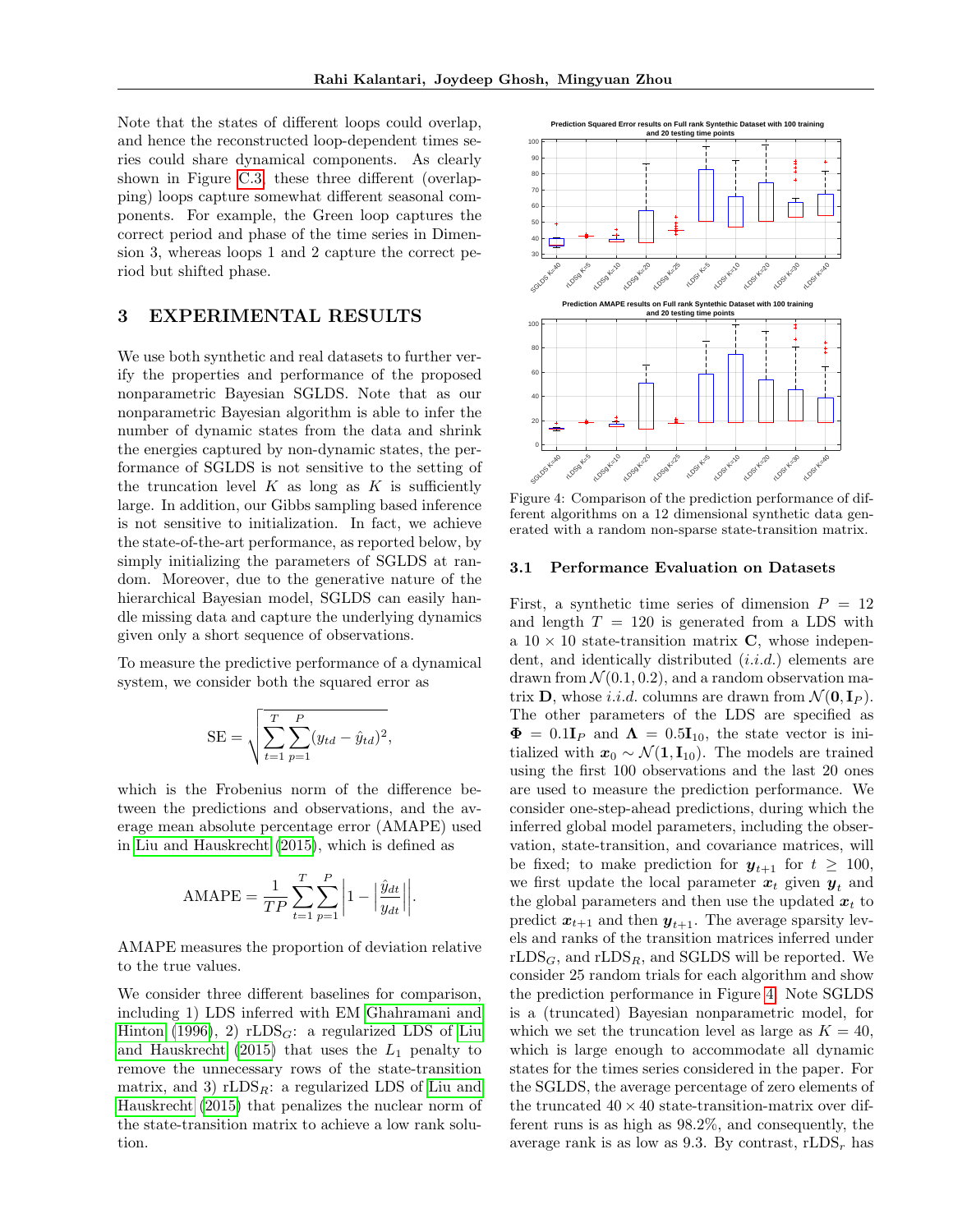<span id="page-7-0"></span>

Figure 5: Analogous plots to these in Figure [4](#page-6-0) for the Beijing meteorological data.

an average rank of 30.7 when  $K = 40$  and rLDS<sub>G</sub> has average rank of 9.4 when  $K = 20$ , while having large performance variations both across different random trials and with different  $K$ , as shown in Figure [4.](#page-6-0)

Second, we consider the Beijing meteorological data, a six dimensional data used for illustration in Section [2.4,](#page-4-1) to train and test the models. We use the first 80% of the data for training and the remaining 20% for testing. To use AMAPE as a meaningful metric for this dataset, we use the first 4 dimensions of the time series to compute AMAPE, as the majority of the observations in dimensions 5 and 6 are zeros. Given a fixed K, the parameters of the  $rLDS<sub>G</sub>$  and  $rLDS<sub>R</sub>$  models are tuned by cross validation. As shown in Figure [5,](#page-7-0) the proposed SGLDS not only outperforms the other models, but also has very stable results across different runs. For the inferred truncated  $40 \times 40$  statetransition matrix, the average proportion of zeros is 84% and average rank is 25.2 over different runs. By contrast, the average rank of  $rLDS<sub>G</sub>$  is 14.8 and that of  $rLDS_R$  is 18.5 when  $K = 20$ , with which both  $rLDS_G$ and  $rLDS_R$  have their best performance. It is clear that the EM algorithm overfits the data as  $K$  becomes large, resulting in poor prediction performance.

Another real dataset considered in the paper is the monthly flour price data in three different cities of the United States from August 1972 to November 1980 [\(Reinsel, 2003\)](#page-8-27). We use the first 60% of the observations for training and the remaining 40% for testing. Given a fixed  $K$ , the other parameters of the

<span id="page-7-1"></span>

Figure 6: Analogous plots to these in Figure [4](#page-6-0) for the flour price data.

 $rLDS<sub>G</sub>$  and  $rLDS<sub>R</sub>$  are again optimized by cross validation. Not surprisingly, as shown in Figure [6,](#page-7-1) SGLDS outperforms all the other models. For the inferred truncated  $40 \times 40$  state-transition matrix, the average sparsity level is about 97.1% and average rank is 11.1 over different runs. The average rank of  $rLDS<sub>R</sub>$  is 17.8 when  $K = 20$  and average rank of rLDS<sub>G</sub> is 13.5 when  $K = 25$ . Note if imposing a stronger regularization to obtain a lower-rank solution, the performance of rLDS often degrades significantly. Note the results of rLDS<sub>R</sub> with  $K = 30$  and  $K = 40$  are not shown due to their poor performance.

# 4 CONCLUSIONS

We integrate the gamma process, Bernoulli-Poisson link, and normal-gamma construction into a single generative model, leading to a novel nonparametric Bayesian sparse graph linear dynamical system (SGLDS). The proposed model sidesteps the need to tune the size of the latent state-transition matrix, and infers a finite number of dynamic states that can be further categorized into live, absorbing, and noiseinjection states, which capture different types of dynamical behaviors of the data. The spares random graph, whose affinity matrix is the inferred sparse state-transition matrix, leads to a clear interpretation of the inferred model parameters. Experiments on both synthetic and real data show that SGLDS not only achieves state-of-the-art performance, but also infers clearly interpretable latent structures.

**Prediction Squared Error on Flour Price in three different U.S. cities with 60% train**